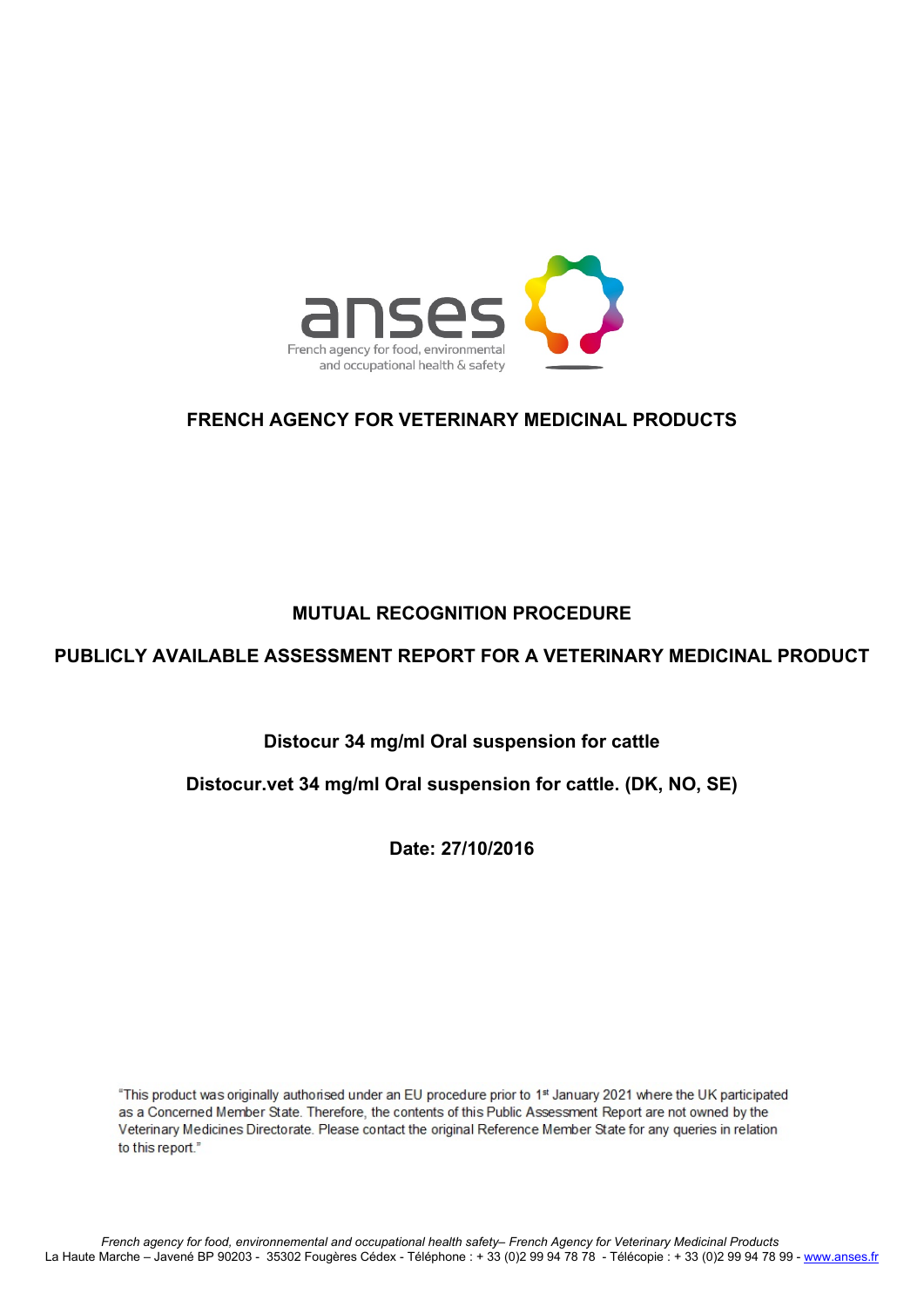## **PRODUCT SUMMARY**

| EU Procedure number                       | FR/V/0312/001/MR                                                                                                                                                        |
|-------------------------------------------|-------------------------------------------------------------------------------------------------------------------------------------------------------------------------|
| Name, strength and<br>pharmaceutical form | Distocur 34 mg/ml Oral suspension for cattle.<br>Distocur.vet 34 mg/ml Oral suspension for<br>cattle. (DK, NO, SE)                                                      |
| Applicant                                 | <b>MERIAL</b><br><b>29 AVENUE TONY GARNIER</b><br>69007 LYON<br><b>FRANCE</b>                                                                                           |
| Active substance(s)                       | Oxyclozanide                                                                                                                                                            |
| ATC vet code                              | QP52AG06                                                                                                                                                                |
| <b>Target species</b>                     | Cattle and sheep                                                                                                                                                        |
| Indication for use                        | Treatment of infections caused by the adult<br>stage of Fasciola hepatica, sensitive to<br>oxyclozanide.<br>Elimination of gravid tapeworm segments<br>(Moniezia spp.). |

<sup>&</sup>quot;This product was originally authorised under an EU procedure prior to 1st January 2021 where the UK participated as a Concerned Member State. Therefore, the contents of this Public Assessment Report are not owned by the Veterinary Medicines Directorate. Please contact the original Reference Member State for any queries in relation to this report."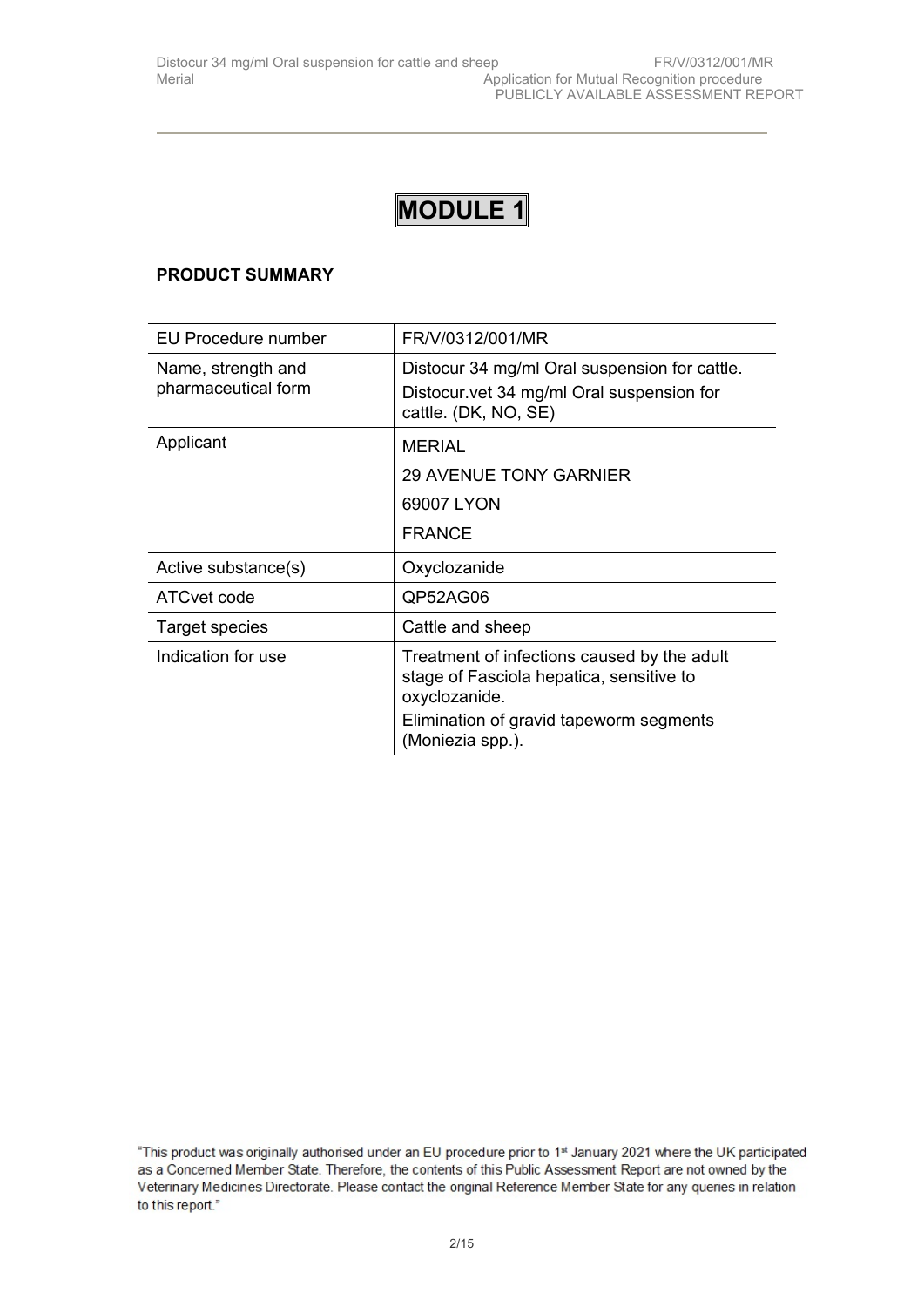The Summary of Product Characteristics (SPC) for this product is available on the website <http://www.anmv.anses.fr/>

<sup>&</sup>quot;This product was originally authorised under an EU procedure prior to 1st January 2021 where the UK participated as a Concerned Member State. Therefore, the contents of this Public Assessment Report are not owned by the Veterinary Medicines Directorate. Please contact the original Reference Member State for any queries in relation to this report."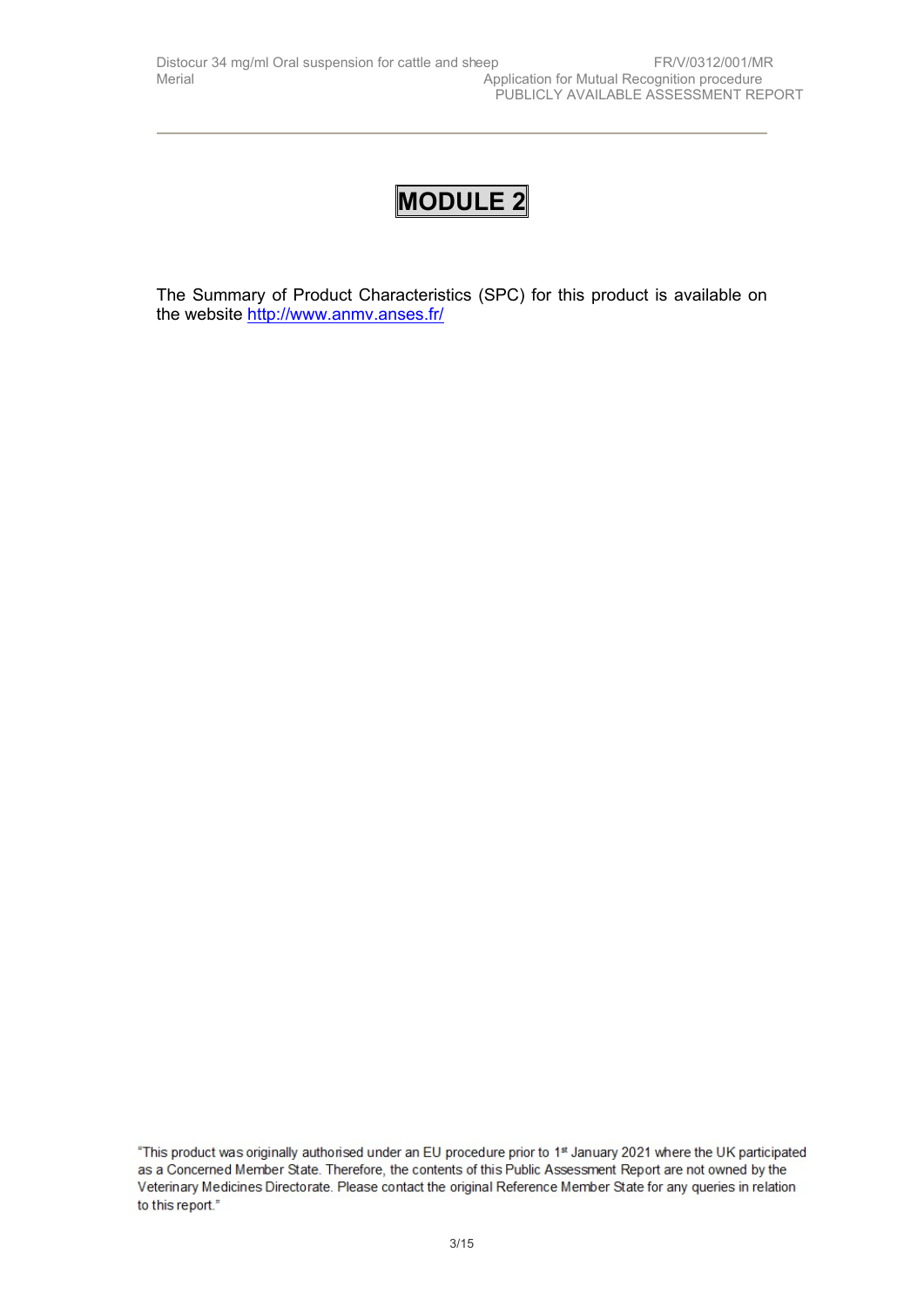# **PUBLIC ASSESSMENT REPORT**

| Legal basis of original                                                      | application in accordance with Article13 (1) of |
|------------------------------------------------------------------------------|-------------------------------------------------|
| application                                                                  | Directive 2001/82/EC as amended.                |
| Date of completion of the<br>original mutual recognition<br>procedure        | 17/10/2016                                      |
| Date product first authorised<br>in the Reference Member<br>State (MRP only) | 13/05/2015                                      |
| Concerned Member States for                                                  | AT, BE, DE, DK, HR, HU, IE, IT, LU, NL, NO, PL, |
| original procedure                                                           | PT, RO, SE, SI, UK                              |

# **I. SCIENTIFIC OVERVIEW**

The product is produced and controlled using validated methods and tests, which ensure the consistency of the product released on the market.

It has been shown that the product can be safely used in the target species; the slight reactions observed are indicated in the SPC.

The product is safe for the user, the consumer of foodstuffs from treated animals and for the environment, when used as recommended. Suitable warnings and precautions are indicated in the SPC.

The efficacy of the product was demonstrated according to the claims made in the SPC.

The overall risk/benefit analysis is in favour of granting a marketing authorisation.

## **II. QUALITY ASPECTS**

## *A. Composition*

The product contains 34 mg/ml of oxyclozanide and methyl parahydroxybenzoate (E218) and propyl parahydroxybenzoate as preservatives, aluminium and magnesium silicate, carmellose sodium as suspending agents, sodium laurilsulfate as wetting agent and citric acid monohydrated and sodium citrate as buffering agent. Water purified is also used as solvent.

The container/closure system is a polyethylene vial fitted with a polyethylene stopper. The product is an established pharmaceutical form and its development is adequately described in accordance with the relevant European guidelines.

<sup>&</sup>quot;This product was originally authorised under an EU procedure prior to 1<sup>st</sup> January 2021 where the UK participated as a Concerned Member State. Therefore, the contents of this Public Assessment Report are not owned by the Veterinary Medicines Directorate. Please contact the original Reference Member State for any queries in relation to this report."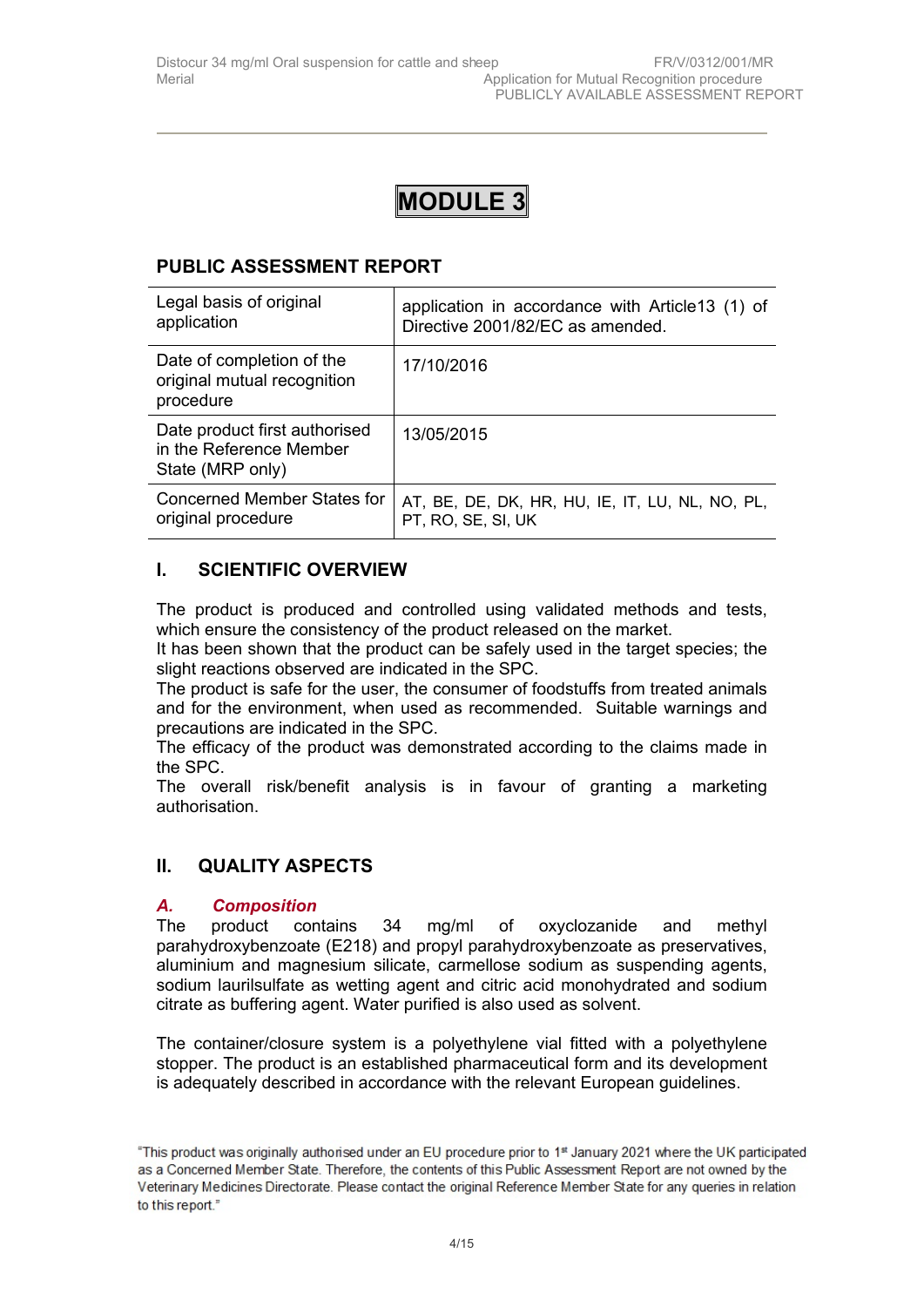## *B. Method of Preparation of the Product*

The product is manufactured fully in accordance with the principles of good manufacturing practice from a licensed manufacturing site*.*

Process validation data on the product have been presented in accordance with the relevant European guidelines.

# *C. Control of Starting Materials*

The active substance is oxyclozanide, an established active substance described in the European Pharmacopoeia. The active substance is manufactured in accordance with the principles of good manufacturing practice. The active substance specification is considered adequate to control the quality of the material. Batch analytical data demonstrating compliance with this specification have been provided.

## *D. Specific Measures concerning the Prevention of the Transmission of Animal Spongiform Encephalopathies*

There are no substances within the scope of the TSE Guideline present or used in the manufacture of this product*.*

## *E. Control on intermediate products*

Not applicable.

## *F. Control Tests on the Finished Product*

The finished product specification controls the relevant parameters for the pharmaceutical form. The tests in the specification, and their limits, have been justified and are considered appropriate to adequately control the quality of the product.

Satisfactory validation data for the analytical methods have been provided. Batch analytical data from the proposed production site have been provided demonstrating compliance with the specification.

## *G. Stability*

Stability data on the active substance have been provided in accordance with applicable European guidelines, demonstrating the stability of the active substance when stored under the approved conditions.

Stability data on the finished product have been provided in accordance with applicable European guidelines, demonstrating the stability of the product throughout its shelf life when stored under the approved conditions.

<sup>&</sup>quot;This product was originally authorised under an EU procedure prior to 1<sup>st</sup> January 2021 where the UK participated as a Concerned Member State. Therefore, the contents of this Public Assessment Report are not owned by the Veterinary Medicines Directorate. Please contact the original Reference Member State for any queries in relation to this report."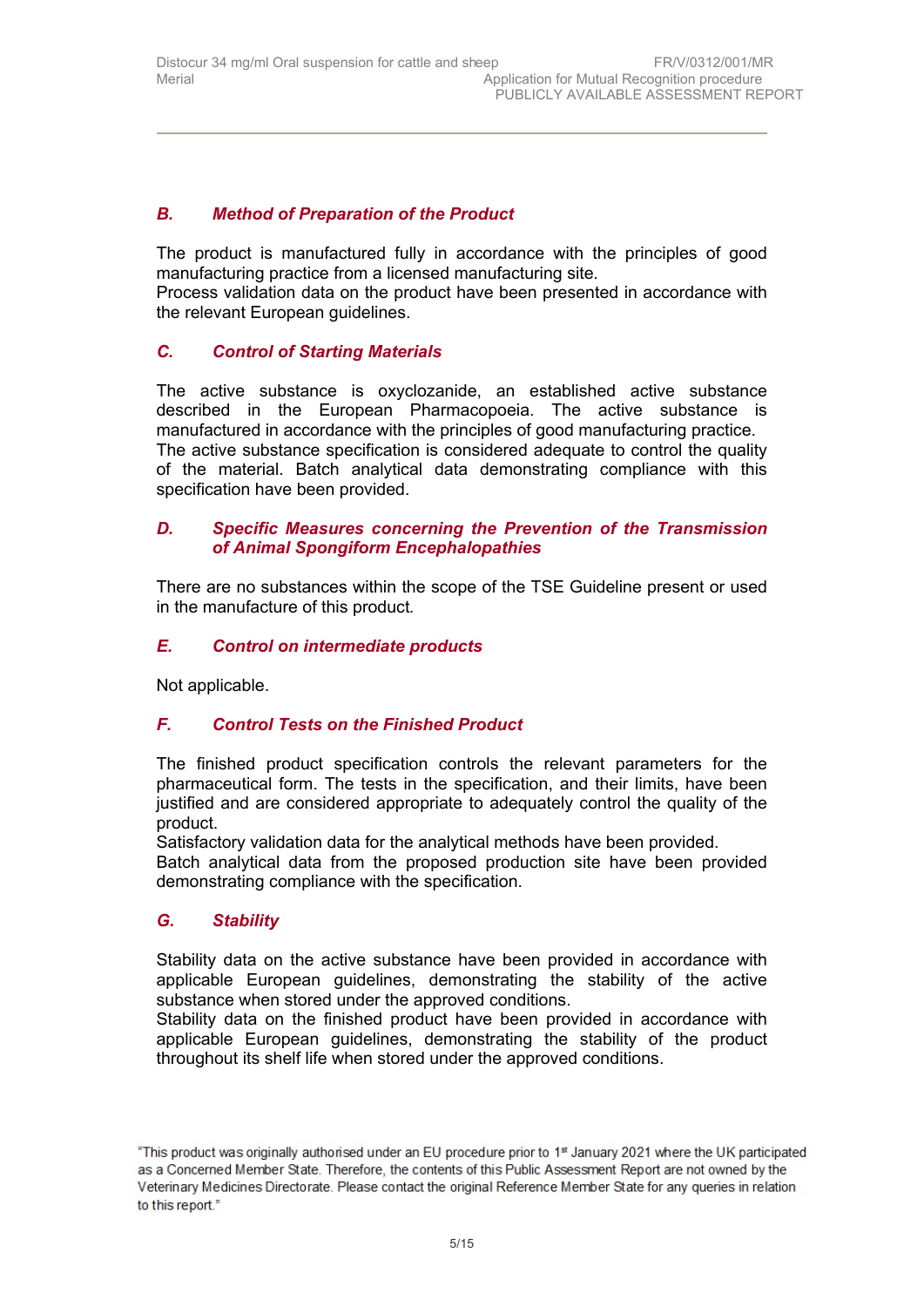An in-use shelf-life as detailed on the SPC has been supported by appropriate data.

# *H. Genetically Modified Organisms*

Not applicable.

## *J. Other Information*

Not applicable.

## **III. SAFETY AND RESIDUES ASSESSMENT (PHARMACO-TOXICOLOGICAL**

## *III.A Safety Testing*

#### *Pharmacological Studies*

The application is made in accordance with Article 13(1) of Directive 2001/82/EC, as amended (a generic application). The applicant has conducted a bioequivalence study in cattle.

The tested product has been shown to be bioequivalent to the reference product, Zanil suspension, following oral administration at a dose rate of 10 mg oxyclozanide/kg bodyweight in calves.

As this is a generic application according to Article 13 (1), and bioequivalence with a reference product has been demonstrated, results of pharmacological tests are not required.

The pharmacological aspects of this product are identical to those of the reference product.

## *User Safety*

The applicant has provided a user safety assessment in compliance with the relevant guideline which shows that the safety profile will be the same as that of the reference product.

Warnings and precautions as listed on the product literature are adequate to ensure safety to users of the product.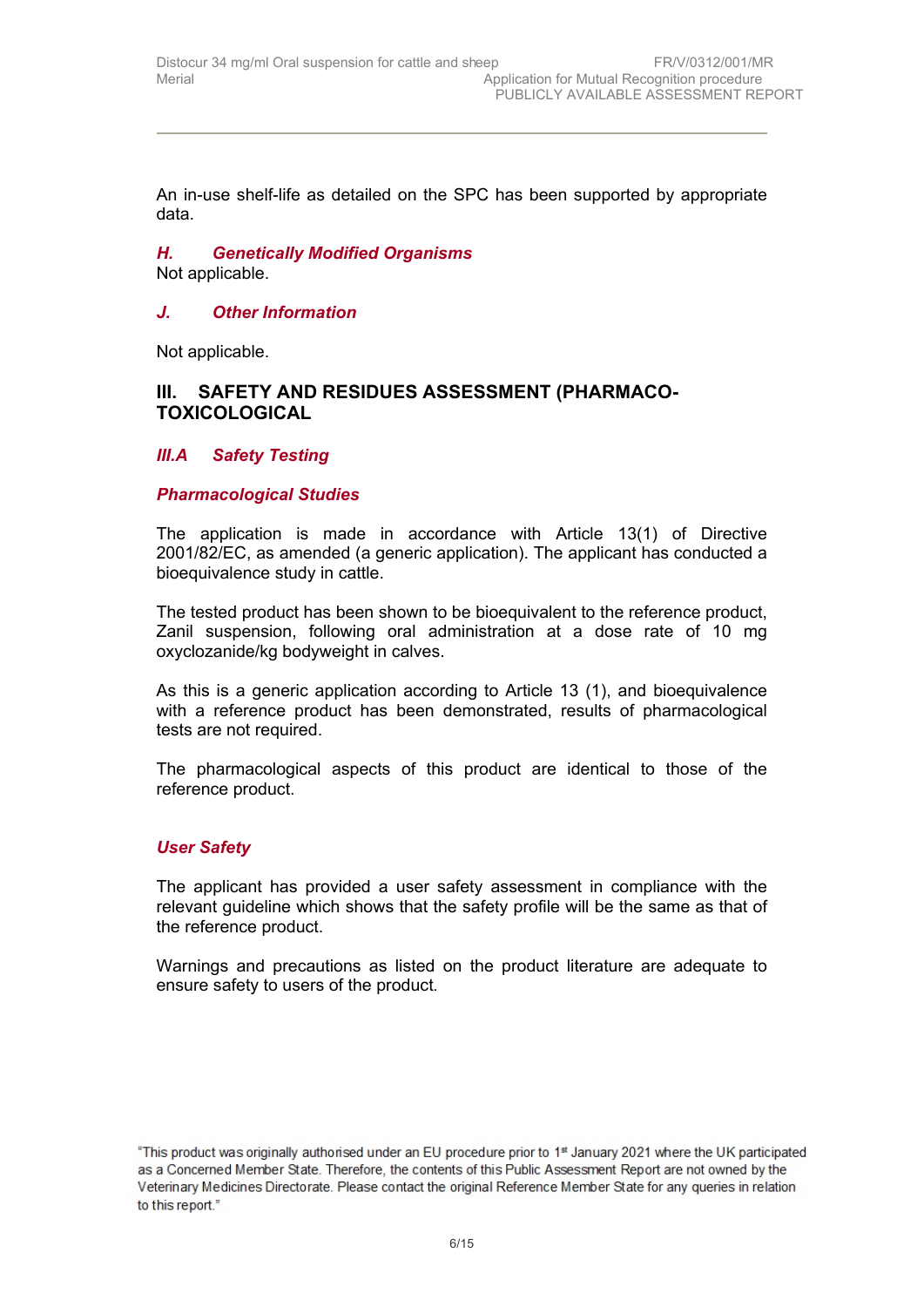## *Ecotoxicity*

The Environmental Risk Assessment (ERA) was carried out in accordance with VICH and CVMP<sup>1</sup> guidelines.

### **Phase I**

.

The applicant provided a first phase environmental risk assessment in compliance with the relevant guideline. The product is indicated for use in cattle and sheep. Therefore, consideration of contamination of the environment by pasture and intensively reared animals was considered. The initial predicted environmental concentration (PEC) for oxyclozanide in soil, exceeded the trigger value of 100 µg/Kg in some cases of intensively reared animals (see below):

| <b>Target</b><br>anima     | <b>Dose</b><br>(mk/kg/day | Ad<br>(number<br>οf<br>treatment | <b>Number of</b><br>animals<br>raised/plac<br>e | <b>BW</b><br>(kg | Nitrogen<br>produce<br>d<br>in 1 year<br>per place<br>$(kg.N.y-1)$ | Housin<br>g<br>factor | <b>PEC</b><br>$(\mu g/kg)$ |
|----------------------------|---------------------------|----------------------------------|-------------------------------------------------|------------------|--------------------------------------------------------------------|-----------------------|----------------------------|
| Calves                     | 10                        | 2                                | 1.8                                             | 140              | 10                                                                 | 1                     | 115                        |
| Cattle<br>$(0-1)$<br>year) | 10                        | $\overline{2}$                   |                                                 | 200              | 18                                                                 | 0.5                   | 101                        |
| Cattle<br>( > 2)<br>years) | 10                        | 2                                | 1                                               | 450              | 35                                                                 | 0.5                   | 117                        |
| Dairy<br><b>COW</b>        | 10                        | 2                                |                                                 | 425              | 60                                                                 | 0.5                   | 64                         |

#### **PECsoil for intensively reared animals**

#### **PECsoil for pasture animals**

| <b>Parameter</b>                  | <b>Beef</b><br>cattle | <b>Dairy</b><br><b>COW</b> | <b>Sheep</b><br>(ewe) | Lambs |
|-----------------------------------|-----------------------|----------------------------|-----------------------|-------|
| Individual dose (D) mg/kg BW      | 10                    | 10                         | 15                    | 15    |
| Number of day of treatment (Ad),  | ◠                     | C                          | っ                     |       |
|                                   |                       |                            |                       |       |
| Body weight (BW) kg/animal        | 330                   | 600                        | 80                    | 36    |
| Stocking density (SD), animals/ha | 9.5                   | 3.5                        | 15                    | 25    |
| Fraction of herd treated (Fh)     |                       |                            |                       |       |
| PECsoil (µg/kg)                   | 83                    | 56                         | 48                    | 36    |

<sup>1</sup> Committee for Medicinal Products for Veterinary Use

<sup>&</sup>quot;This product was originally authorised under an EU procedure prior to 1st January 2021 where the UK participated as a Concerned Member State. Therefore, the contents of this Public Assessment Report are not owned by the Veterinary Medicines Directorate. Please contact the original Reference Member State for any queries in relation to this report."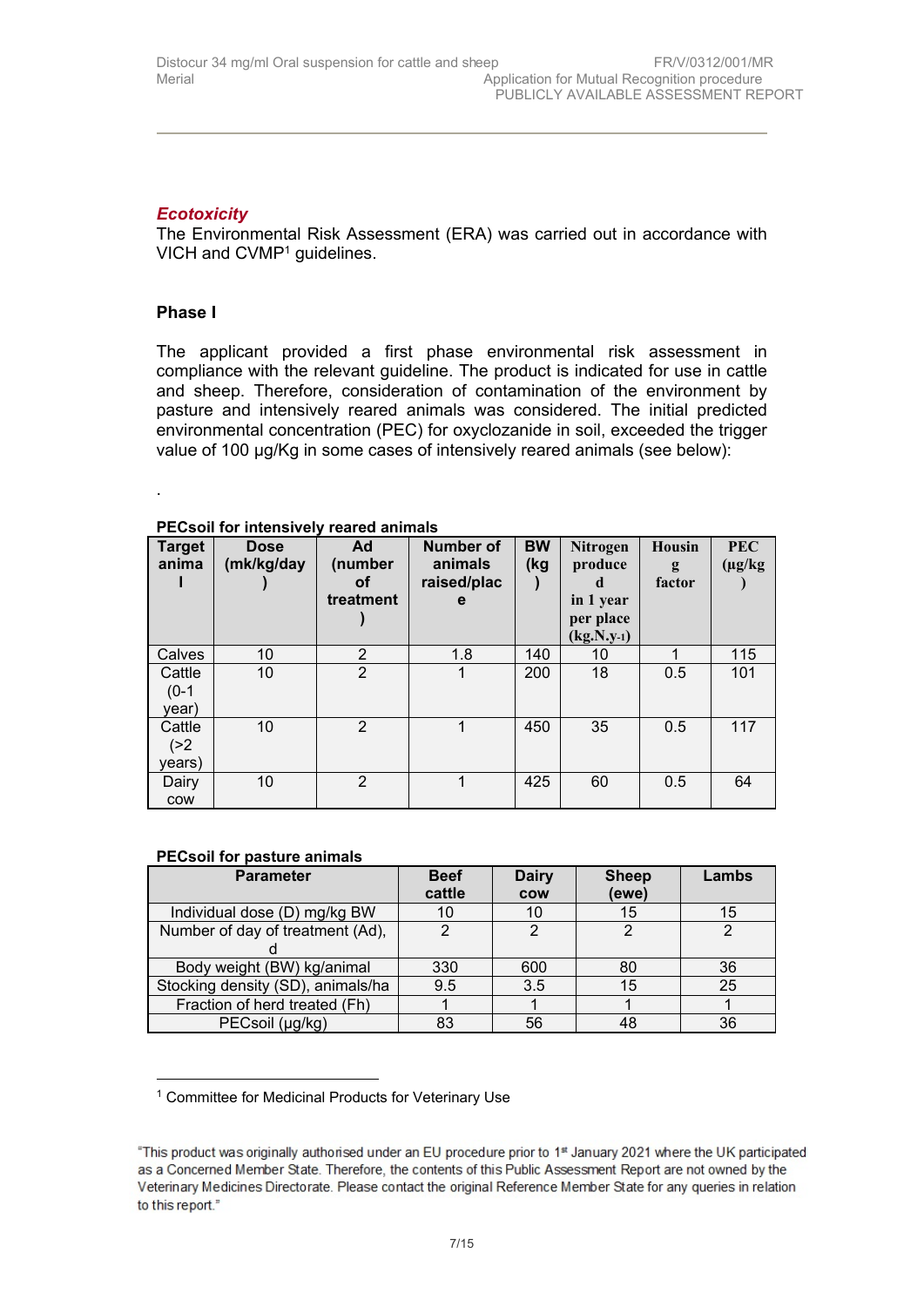As a result and also because the product is also an endoparasiticide, a phase II assessment for the relevant scenarios for cattle and sheep was provided.

#### **Phase II:**

A Phase II data set was provided according to the requirements of the CVMP/VICH guideline GL38 and the CVMP guideline on the Environmental Impact Assessment for Veterinary Medicinal Products in support of the VICH guidelines GL6 and GL38 (EMEA/CVMP/ERA/418282/2005-Rev.1), The data were considered acceptable.

| <b>Study type</b>                                   | <b>Test protocol</b> | <b>Result</b>      | <b>Remarks</b> |
|-----------------------------------------------------|----------------------|--------------------|----------------|
| <b>Water solubility</b>                             | OECD 105             | $3.1$ mg/l         | <b>NO</b>      |
| Dissociation<br>constants<br>water pKa              | inOECD 112           | Not determined     | <b>INO</b>     |
| n-Octanol/WaterPartition<br>Coefficient $logP_{ow}$ | OECD 107             | $logK_{ow} = 4.49$ | <b>NO</b>      |

| Environmental fate and behaviour                |          |                                                                                                                                           |                           |                               |                             |            |                            |                                                  |
|-------------------------------------------------|----------|-------------------------------------------------------------------------------------------------------------------------------------------|---------------------------|-------------------------------|-----------------------------|------------|----------------------------|--------------------------------------------------|
| Soil<br>Adsorption/Desorption                   | OECD 106 | Soil type<br>Loamy sand<br>Clay<br>Sandy loam                                                                                             | Κf<br>127<br>24.2<br>43.1 | Kf,oc<br>5862<br>2467<br>2462 | 1/n<br>0.82<br>0.98<br>0.79 | has<br>in. | been<br>the<br>assessment. | The lower Koc<br>from this study<br>used<br>risk |
| Aerobic and Anaerobic<br>Transformation in Soil | OECD 307 | DT50, $_{20^{\circ}c.}$ sfo = 80.4, 1.55, 1.97,<br>1.81 for Loamy sand, silt loam,<br>sandy clay loam and clay loam<br>soils respectively |                           |                               |                             |            |                            |                                                  |
|                                                 |          | Highest $DT_{50, 12^{\circ}C}$ > 120 days                                                                                                 |                           |                               |                             |            |                            |                                                  |
|                                                 |          | Transformation products >10%:<br>Decarbonylated oxyclozanide<br>and partially dimerised<br>oxyclozanide                                   |                           |                               |                             |            |                            |                                                  |

## *Environmental effects*

<sup>&</sup>quot;This product was originally authorised under an EU procedure prior to 1st January 2021 where the UK participated as a Concerned Member State. Therefore, the contents of this Public Assessment Report are not owned by the Veterinary Medicines Directorate. Please contact the original Reference Member State for any queries in relation to this report."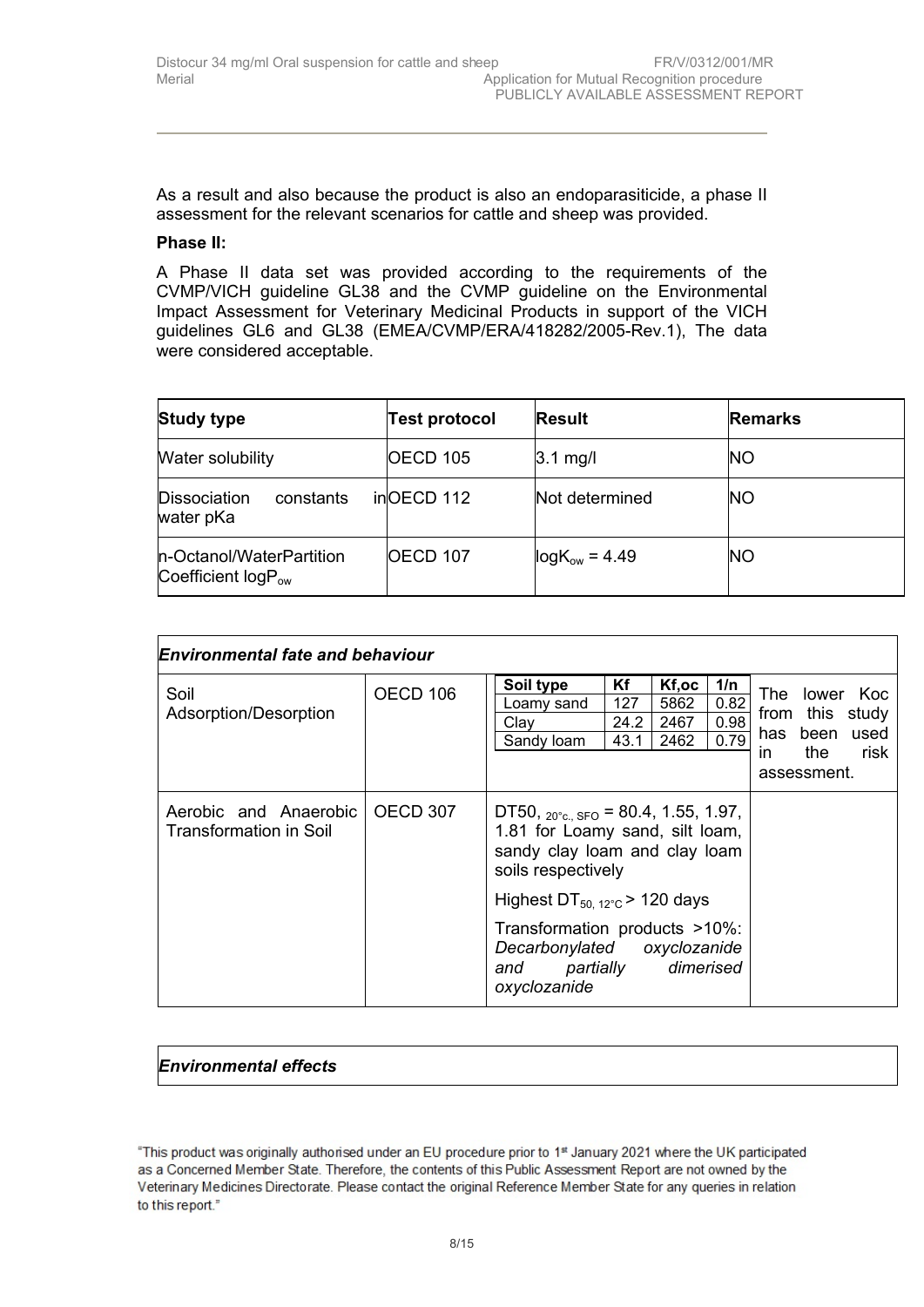| <b>Study type</b>                                                                               | <b>Test protocol</b> | Endpoint   | <b>Result</b> | Unit  | Remarks*                                                                                                                                          |
|-------------------------------------------------------------------------------------------------|----------------------|------------|---------------|-------|---------------------------------------------------------------------------------------------------------------------------------------------------|
| Algae and or cyanobacteria, OECD 201<br>inhibition<br>growth<br>test/Desmodesmus<br>subspicatus |                      | EC50       | 3.9           | mg/l  |                                                                                                                                                   |
| Daphnia sp. immobilisation OECD 202                                                             |                      | EC50       | 0.73          | mg/l  |                                                                                                                                                   |
| Fish,<br>toxicity/Brachydario rerio                                                             | acuteOECD 203        | LC50       | 0.54          | mg/l  |                                                                                                                                                   |
| Soil<br>microorganisms: OECD 216<br>Nitrogen transformation test<br>$(28 \text{ days})$         |                      | l% effect  | <25% at 10    | mg/kg | value:<br>Trigger<br>25%<br>deviation<br>from the control                                                                                         |
| Terrestrial Plants,<br>test                                                                     | growth OECD 208      | EC50       | >1000         | mg/kg | Only 3 plants<br>have been tested<br>(Triticum<br>aestivum;<br>Lactuca<br>sativa;<br>Sinapis alba). The<br>RQ<br>was<br>compared to 0.1<br>lvalue |
| Earthworm reproduction                                                                          | <b>OECD 222</b>      | NOEC       | 16.4          | mg/kg |                                                                                                                                                   |
| fly<br>Dung<br>Scathophaga stercoraria                                                          | larvae/OECD 228      | EC50       | >1000         | mg/kg |                                                                                                                                                   |
| beetle<br>Dung<br>Aphodius constans                                                             | larvae/OECD GD 122   | EC50       | >1000         | mg/kg |                                                                                                                                                   |
| Bioaccumulation<br>fish/Oncorhyncus mykiss                                                      | inOECD 305           | <b>BCF</b> | <60           | l/kg  |                                                                                                                                                   |

## *Risk characterisation*

The Predicted Environmental Concentration (PEC) for each compartment was calculated in accordance with VICH guideline GL6 and the CVMP guideline on the Environmental Impact Assessment for Veterinary Medicinal Products in support of the VICH guidelines GL6 and GL38 (EMEA/CVMP/ERA/418282/2005-Rev.1)

<sup>&</sup>quot;This product was originally authorised under an EU procedure prior to 1st January 2021 where the UK participated as a Concerned Member State. Therefore, the contents of this Public Assessment Report are not owned by the Veterinary Medicines Directorate. Please contact the original Reference Member State for any queries in relation to this report."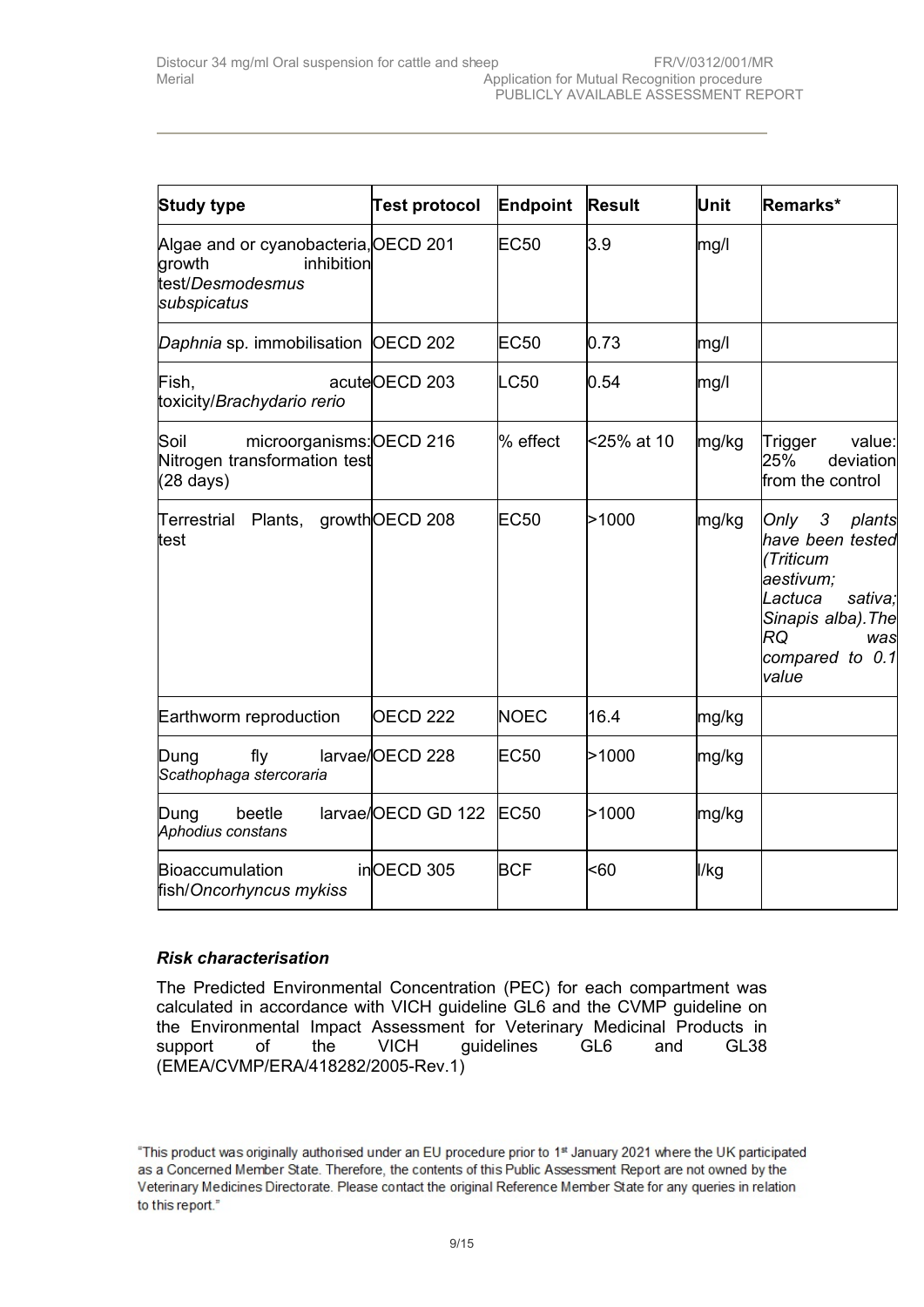Using the assessment factors (AF) in these VICH guidelines, predicted no effect concentrations (PNEC) were calculated and compared with the PEC values. This results in a risk quotient (RQ) for each compartment as follows:

### **Terrestrial compartment**

| <b>Taxonomic level</b> | <b>PECsoil</b><br>$(\mu g/kg)$ | <b>Endpoints</b>       | <b>AF</b> | <b>Risk Quotient</b> |
|------------------------|--------------------------------|------------------------|-----------|----------------------|
| Nitrogen               | 117                            | ≤25% of control        |           | No effects           |
| transformation         |                                |                        |           | were observed        |
|                        |                                |                        |           | at                   |
|                        |                                |                        |           | $> 10x$ PEC          |
| Terrestrial plants     | 117                            | $EC_{50}$ : 1000 mg/kg | 100       | 0.017                |
| Earthworm              | 117                            | NOEC: 16.4 mg/kg       | 10        | 0.07                 |

No significant risk for the terrestrial compartment is expected.

#### **Dung compartment**

| <b>Taxonomic level</b> | $\vert$ PECdung<br>(mg/kg dw) | <b>Endpoints</b>       | <b>AF</b> | <b>Risk Quotient</b> |
|------------------------|-------------------------------|------------------------|-----------|----------------------|
| Dung beetle            | 111                           | $EC_{50}$ > 1000 mg/kg | 100       | < 11.1               |
| Dung fly               | 111                           | $EC_{50}$ > 1000 mg/kg | 100       | < 11.1               |

The results of the dung fauna studies showed very low toxicity of oxyclozanide (EC50>1000 mg/kg). However as a risk to dung fauna can not be totally excluded (RQ<11) a risk mitigation has been included in the SPC (see below)

## **Aquatic compartment ground water**

With a Koc value of 2462 and a maximum PECsoil value (cattle >2 years) of 117 µg/kg, the PECgw will be equal to 0.67 µg/L.

As raw PECgw is higher than 0.1 µg/L, application of a more advanced model (metamodel) has been used.

With a Kom of 1428 (2462/1.724) and a DT50 of 80 days the following relationship is true:

Kom> -5.9 + 6.5 DT50

PECgw refined is less than 0.1 µg/l.

#### **Aquatic compartment run off scenario**

| <b>Taxonomic level</b>     | <b>PECsw</b><br>$(\mu g/l)$ | <b>Endpoints</b><br>(mg/l) | AF   | <b>Risk Quotient</b> |
|----------------------------|-----------------------------|----------------------------|------|----------------------|
| Daphnia magna              | 0.22                        | $EC_{50}$ 48h : 0.73       | 1000 | 0.3                  |
| Brachydario rerio          | 0.22                        | $LC_{50}$ 96h : 0.54       | 1000 | 0.43                 |
| Desmodesmus<br>subspicatus | 0.22                        | $EC_{50}$ 72h: 3.9         | 100  | 0.014                |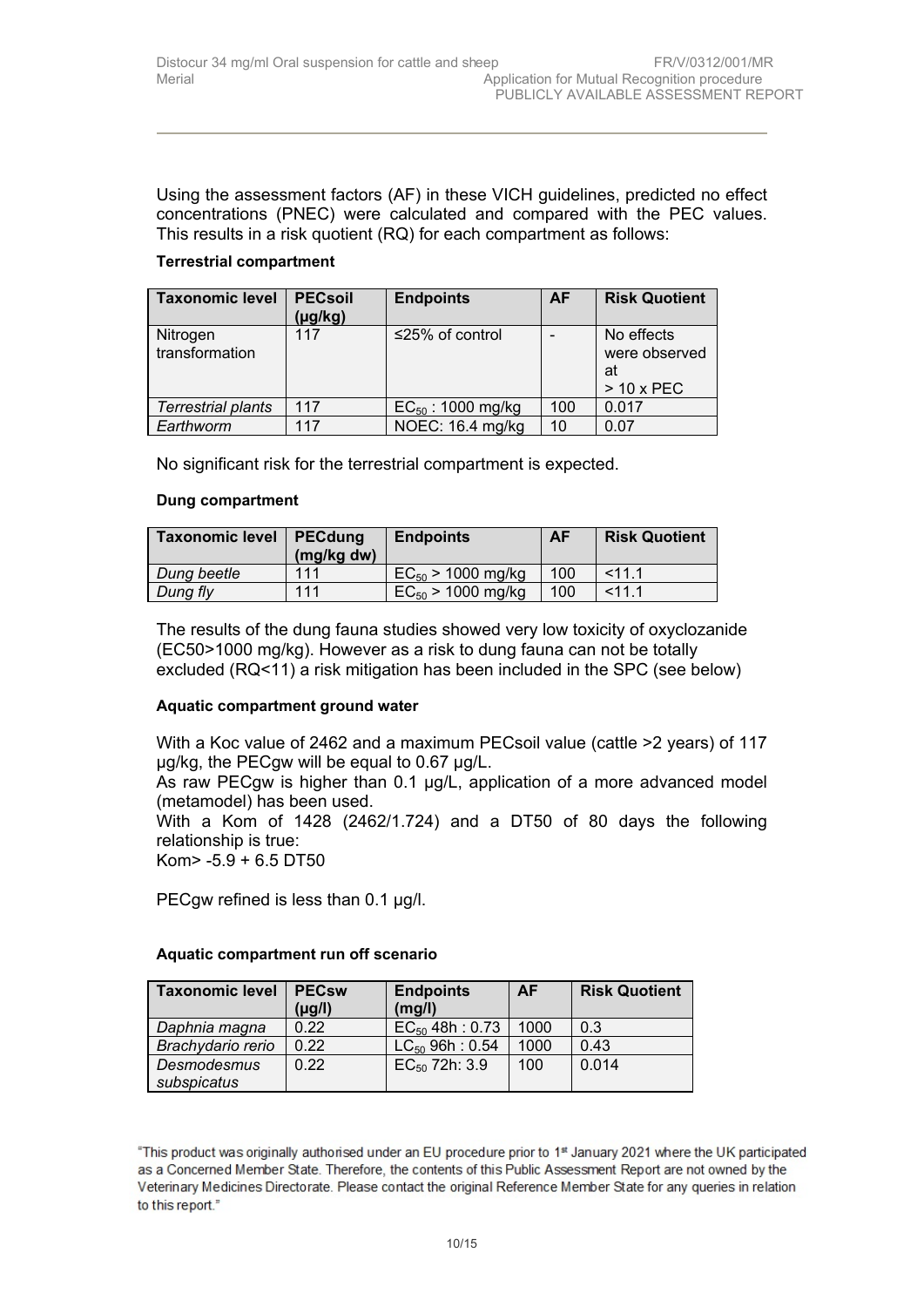All risk quotient values are < 1. Therefore, no significant risk for the aquatic compartment following run-off scenario is expected.

#### **Aquatic compartment direct excretion scenario**

| <b>Taxonomic level</b> | <b>PECsw</b><br>(µg/l) | <b>Endpoints</b><br>(mg/l) | <b>AF</b> | <b>Risk Quotient</b> |
|------------------------|------------------------|----------------------------|-----------|----------------------|
| Daphnia magna          | 10.5                   | $EC_{50}$ 48h : 0.73       | 1000      | 14.4                 |
| Brachydario rerio      | 10.5                   | $LC_{50}$ 96h : 0.54       | 1000      | 19.4                 |
| Desmodesmus            | 10.5                   | $EC_{50}$ 72h: 3.9         | 100       | 0.27                 |
| subspicatus            |                        |                            |           |                      |

Based on initial PECsw, potential risk for fish and daphnia endpoints is expected. The PECsw has been refined based on the partitioning of the compound between water and sediment.

#### **Aquatic compartment direct excretion scenario (refined based on partitioning)**

| <b>Taxonomic level</b>     | <b>PECsw</b><br>$(\mu g/l)$ | <b>Endpoints</b><br>(mg/l) | <b>AF</b> | <b>Risk Quotient</b> |
|----------------------------|-----------------------------|----------------------------|-----------|----------------------|
| Daphnia magna              | 0.92                        | EC50 48h:<br>0.73          | 1000      | 1.26                 |
| Brachydario rerio          | 0.92                        | LC50 96h:<br>0.54          | 1000      | 1.7                  |
| Desmodesmus<br>subspicatus | 0.92                        | EC50 72h: 3.9              | 100       | 0.02                 |

The risk characterisation resulted in risk quotients slightly higher than 1 for the surface water in direct excretion scenario. For precaution, risk mitigation has been included in the SPC (see below). In addition, the applicant committed to provide a fish early-life-stage test and a Daphnia reproduction study.

#### **PBT assessment**

| <b>PBT-assessment</b>  |                                              |              |                   |  |
|------------------------|----------------------------------------------|--------------|-------------------|--|
| <b>Parameter</b>       | <b>Result</b><br>relevant<br>for conclusion  |              | <b>Conclusion</b> |  |
| <b>Bioaccumulation</b> | <b>BCF</b>                                   | ~< 60        | not B             |  |
| Persistence            | $DT_{50, \text{ compartment}, 12\text{ °C}}$ | > 120 days   | P                 |  |
| Toxicity               | <b>EC50</b>                                  | $>0.01$ mg/l | not T             |  |

<sup>&</sup>quot;This product was originally authorised under an EU procedure prior to 1st January 2021 where the UK participated as a Concerned Member State. Therefore, the contents of this Public Assessment Report are not owned by the Veterinary Medicines Directorate. Please contact the original Reference Member State for any queries in relation to this report."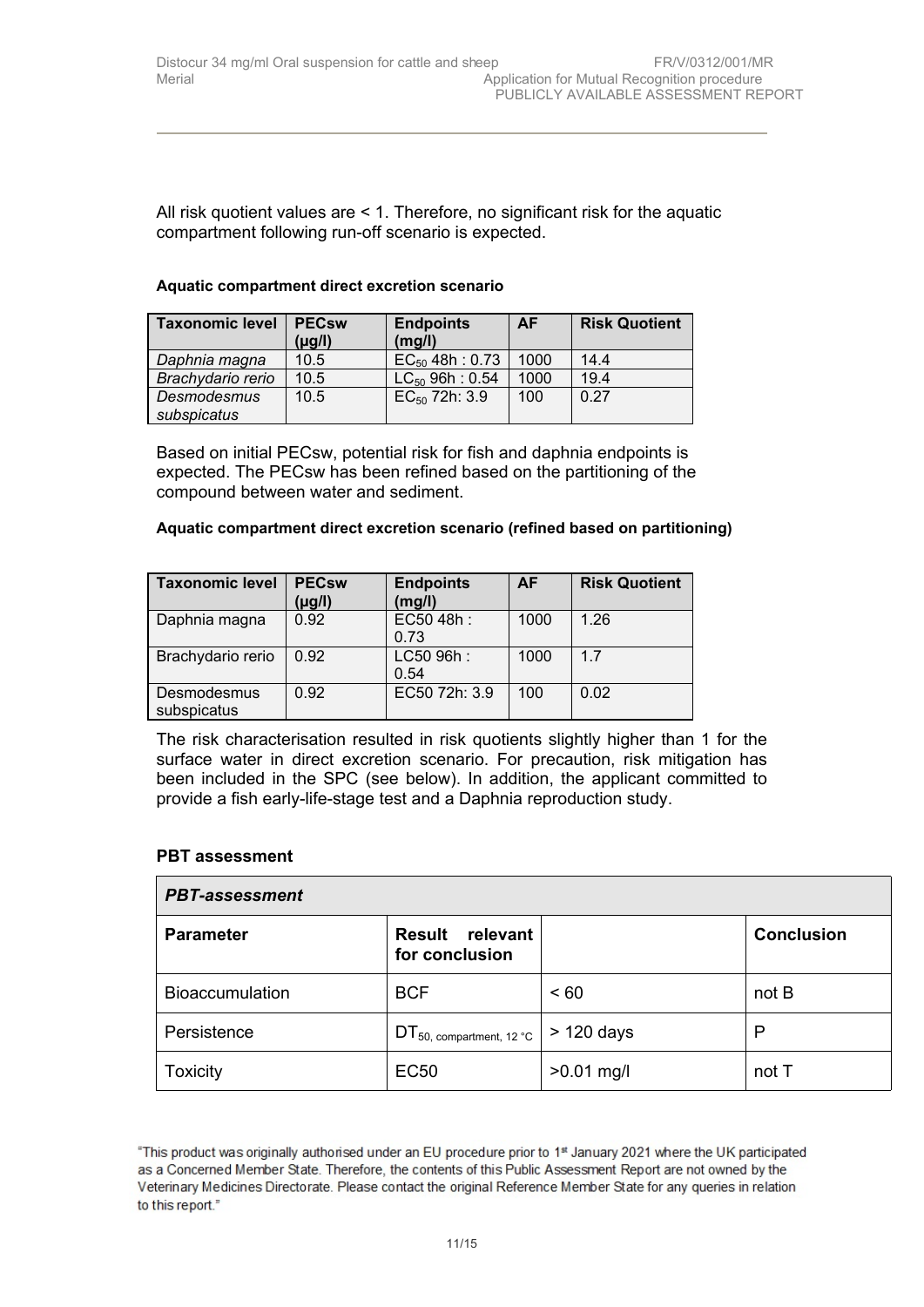|  | The compound is not considered as PBT nor vPvB | PBT-statement : |
|--|------------------------------------------------|-----------------|
|--|------------------------------------------------|-----------------|

#### *Conclusion*

The results of the environmental risk assessment indicate that a risk for the environment cannot be totally ruled out and that the following risk mitigation measures are required for this product:

#### Section 4.5 iii) Other precautions

Oxyclozanide is toxic to dung fauna and aquatic organisms. The risk to aquatic ecosystems and dung fauna can be reduced by avoiding too frequent and repeated use of oxyclozanide in cattle. The risk to aquatic ecosystems will be further reduced by keeping treated cattle away from water bodies for 5 days after treatment.

#### Section 5.3 Environmental properties

Faeces containing oxyclozanide excreted onto pasture by treated animals may reduce the abundance of dung feeding organisms which may impact on dung degradation.

Oxyclozanide is toxic to aquatic organisms. Oxyclozanide is persistent in soils.

## *III.B Residues documentation*

#### *Residue Studies*

No residue depletion studies were conducted, as the candidate product is administered orally in the same species at the same regimen dosage and bioequivalence with the reference product has been demonstrated. Therefore, the results of residue studies are not required.

#### *MRLs*

The active substance is included in table 1 of the MRL regulation 470/2009, as follows:

| <b>Marker</b> | Animal         | <b>MRL</b>     | <b>Target</b>  | <b>Therapeutic</b>    | Regulation |
|---------------|----------------|----------------|----------------|-----------------------|------------|
| residue       | <b>Species</b> |                | <b>Tissues</b> | <b>Classification</b> |            |
| oxyclozanide  | All            | $20 \mu g/kg$  | Muscle         | Antiparasitic         | 37/2010 of |
|               | ruminants      | $20 \mu g/kg$  | Fat            | agents/               | 22.12.2009 |
|               |                | 500 µg/kg      | Liver          | Agents against        |            |
|               |                | $100 \mu g/kg$ | Kidney         | endoparasites         |            |
|               |                | $10 \mu g/kg$  | Milk           |                       |            |

<sup>&</sup>quot;This product was originally authorised under an EU procedure prior to 1<sup>st</sup> January 2021 where the UK participated as a Concerned Member State. Therefore, the contents of this Public Assessment Report are not owned by the Veterinary Medicines Directorate. Please contact the original Reference Member State for any queries in relation to this report."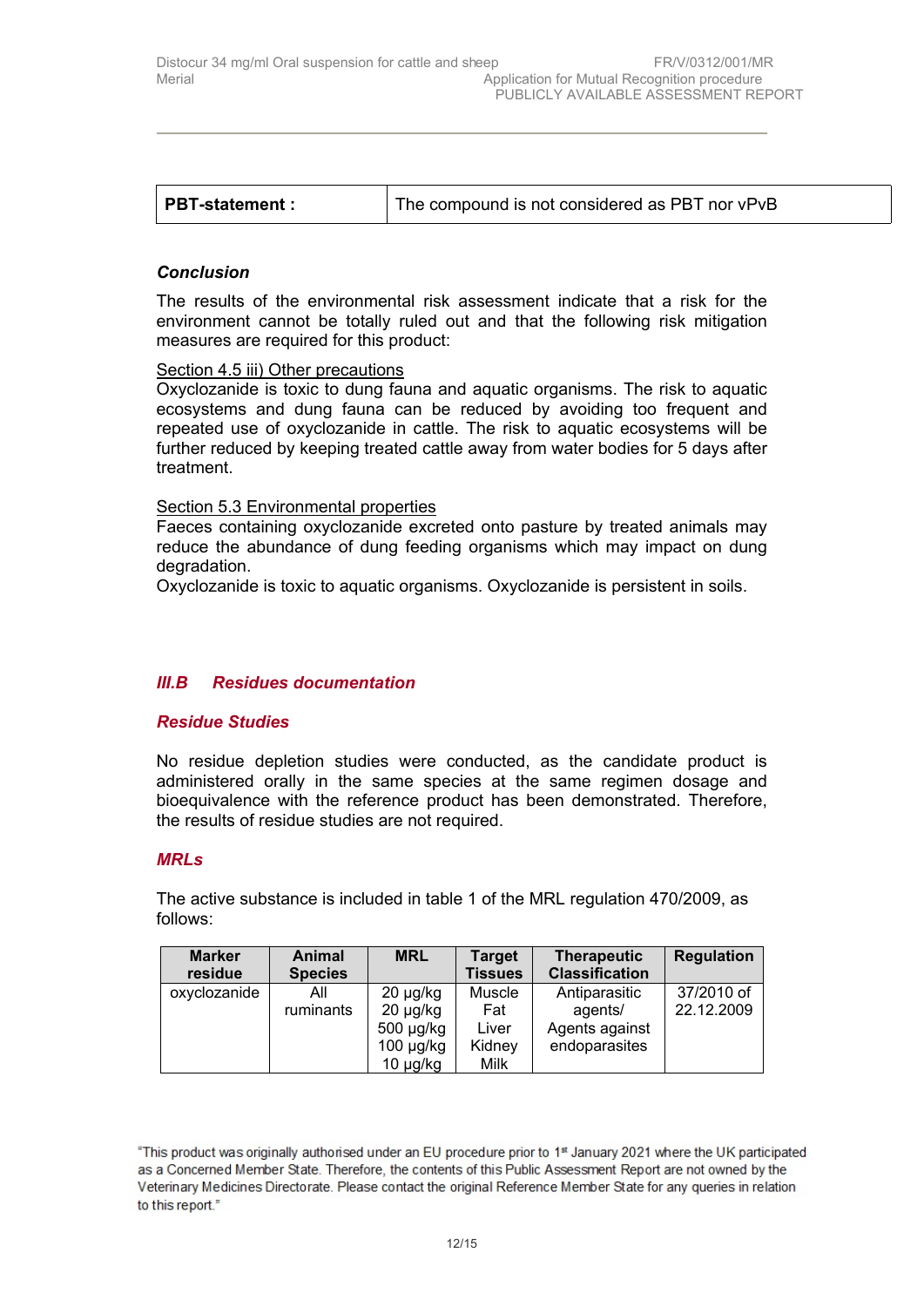| <b>Excipient</b>                   | <b>MRL status</b>        | <b>ADI</b> |
|------------------------------------|--------------------------|------------|
| Methyl parahydroxybenzoate (E 218) | Table 1, no MRL required |            |
| Propyl parahydroxybenzoate (E 216) | Table 1, no MRL required |            |
| Aluminium and magnesium silicate   | Table 1, no MRL required |            |
| Carmellose sodium (E 466)          | Table 1, no MRL required |            |
| Sodium laurilsulfate               | Table 1, no MRL required |            |
| Citric acid monohydrate (E 330)    | Table 1, no MRL required |            |
| Sodium citrate (E 331)             | Table 1, no MRL required |            |
| <b>Purified water</b>              | Out of scope             |            |

The MRL status of excipients of the product is indicated in the following table:

## *Withdrawal Periods*

Based on the data provided above, a withdrawal period of 14 days for meat and offal and 4.5 days for milk are justified.

# **IV. CLINICAL ASSESSMENT (EFFICACY)**

#### *IV.A Pre-Clinical Studies*

The application is made in accordance with Article 13(1) of Council Directive 2001/82/EC (as amended), a generic application. The product is bioequivalent with the reference product Zanil suspension based on  $AUC<sub>last</sub>$  and  $C<sub>max</sub>$ . As bioequivalence with the reference product has been demonstrated, the results of pre-clinical and clinical trials are not required.

#### *Tolerance in the Target Species of Animals*

As this is a generic application submitted according to Article 13 (1) of Directive 2001/82/EC as amended and bioequivalence with the reference product has been demonstrated, the results of tolerance studies are not required.

#### *Resistance*

An overview of the level of resistance to in target pathogens based on recent bibliographical data has been submitted. It can be concluded that resistance to oxyclozanide is limited.

## *IV.B Clinical Studies*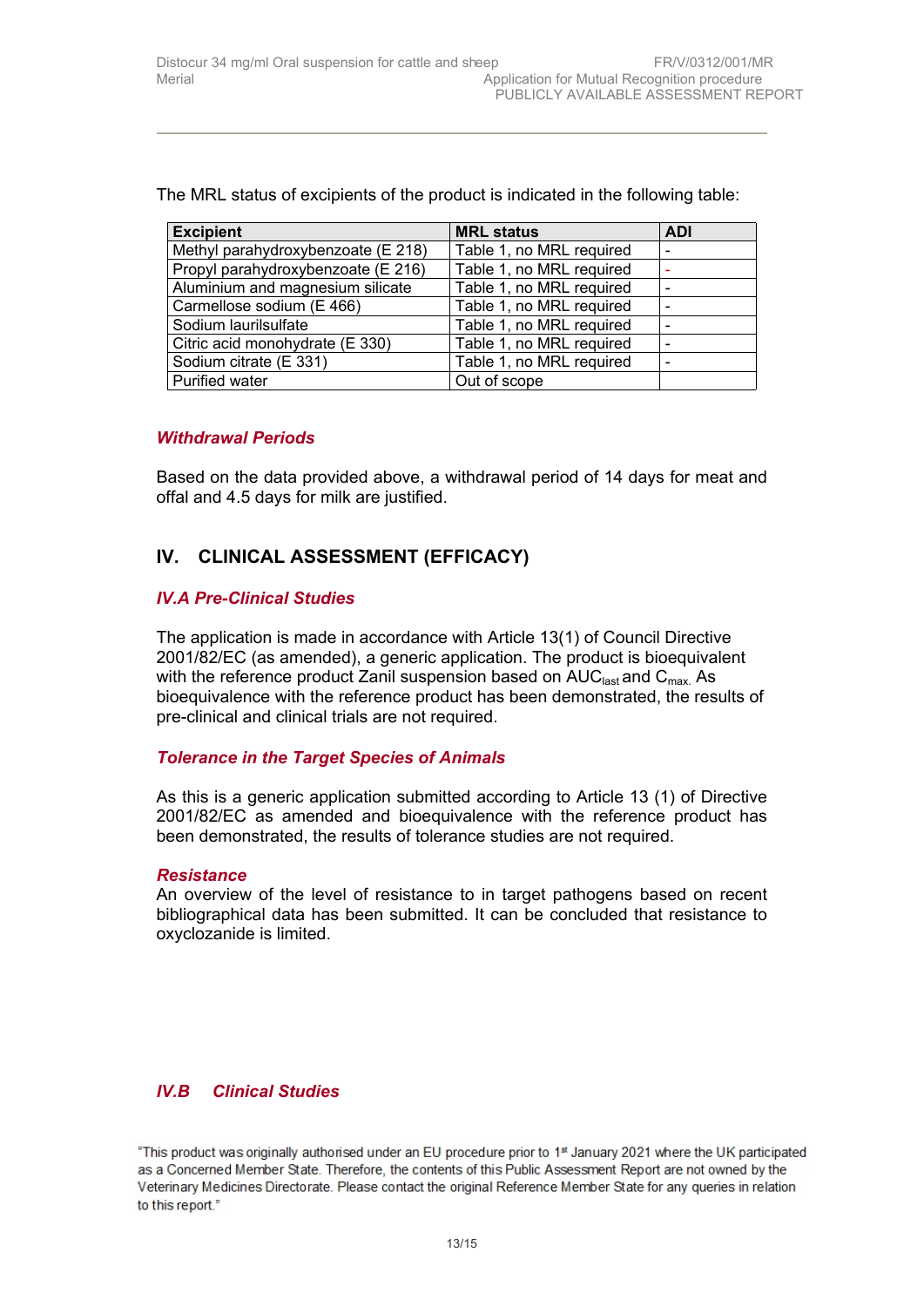As this is a generic application submitted according to Article 13 (1) of Directive 2001/82/EC as amended and bioequivalence with the reference product has been demonstrated, the results of clinical studies are not required.

# **V. OVERALL CONCLUSION AND BENEFIT– RISK ASSESSMENT**

The data submitted in the dossier demonstrate that when the product is used in accordance with the Summary of Product Characteristics, the risk benefit profile for the target species is favourable and the quality and safety of the product for humans and the environment is acceptable.

<sup>&</sup>quot;This product was originally authorised under an EU procedure prior to 1st January 2021 where the UK participated as a Concerned Member State. Therefore, the contents of this Public Assessment Report are not owned by the Veterinary Medicines Directorate. Please contact the original Reference Member State for any queries in relation to this report."